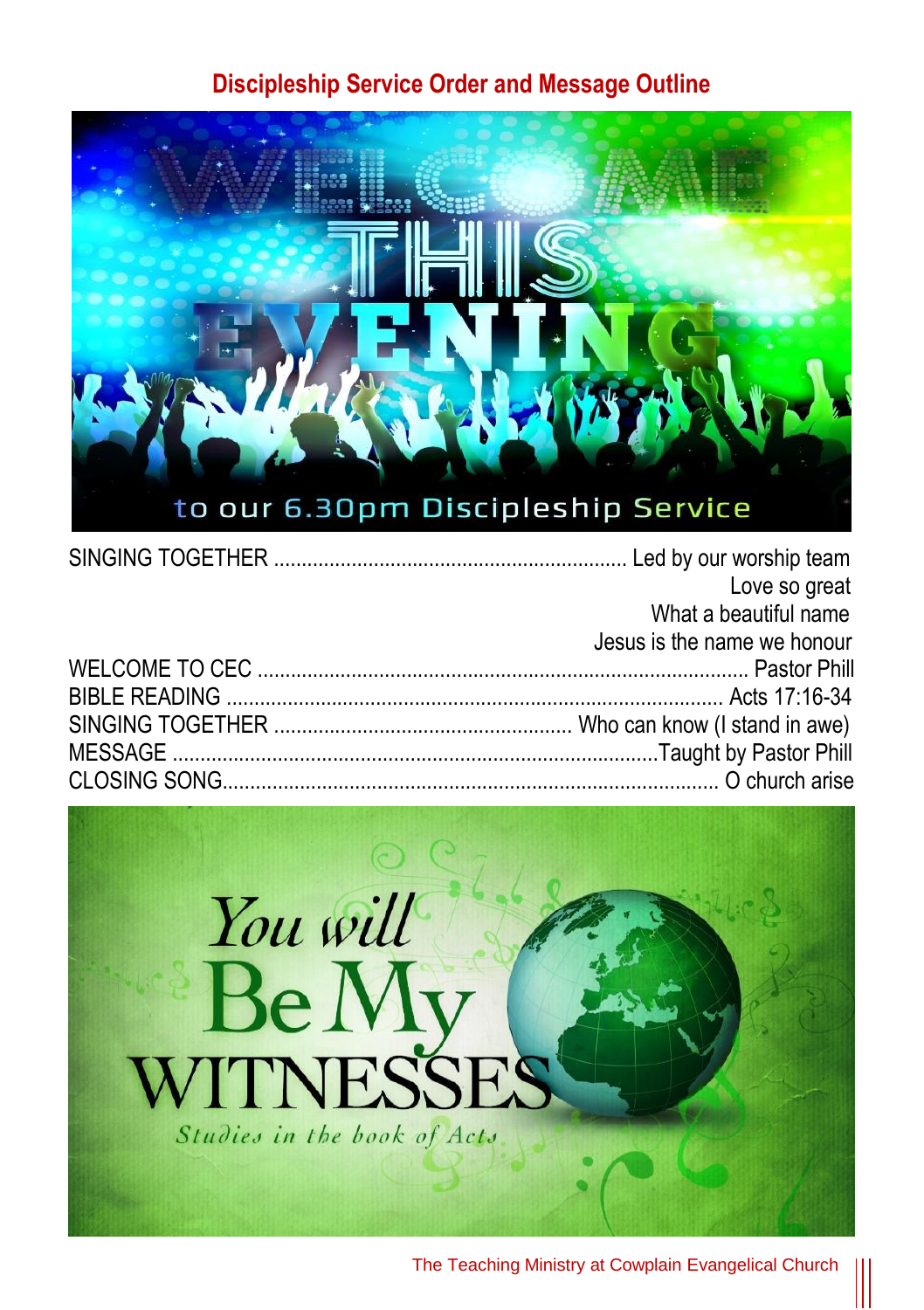**You will be my witnesses #47 The known God Acts 17:16-34**

**Introduction**

Acts 17:28

## **How did Athens affect Paul?**

**1. It aroused his \_\_\_\_\_\_\_\_\_\_\_\_\_\_\_\_\_\_\_\_\_\_ interest.** Acts 17:16

Acts 17:23

**2. It stirred his \_\_\_\_\_\_\_\_\_\_\_\_\_\_\_\_\_\_\_\_\_\_.** Acts 17:16

2 Corinthians 4:15

 $\begin{matrix} \vspace{0.1cm} \vspace{0.1cm} \vspace{0.1cm} \vspace{0.1cm} \vspace{0.1cm} \vspace{0.1cm} \vspace{0.1cm} \vspace{0.1cm} \vspace{0.1cm} \vspace{0.1cm} \vspace{0.1cm} \vspace{0.1cm} \vspace{0.1cm} \vspace{0.1cm} \vspace{0.1cm} \vspace{0.1cm} \vspace{0.1cm} \vspace{0.1cm} \vspace{0.1cm} \vspace{0.1cm} \vspace{0.1cm} \vspace{0.1cm} \vspace{0.1cm} \vspace{0.1cm$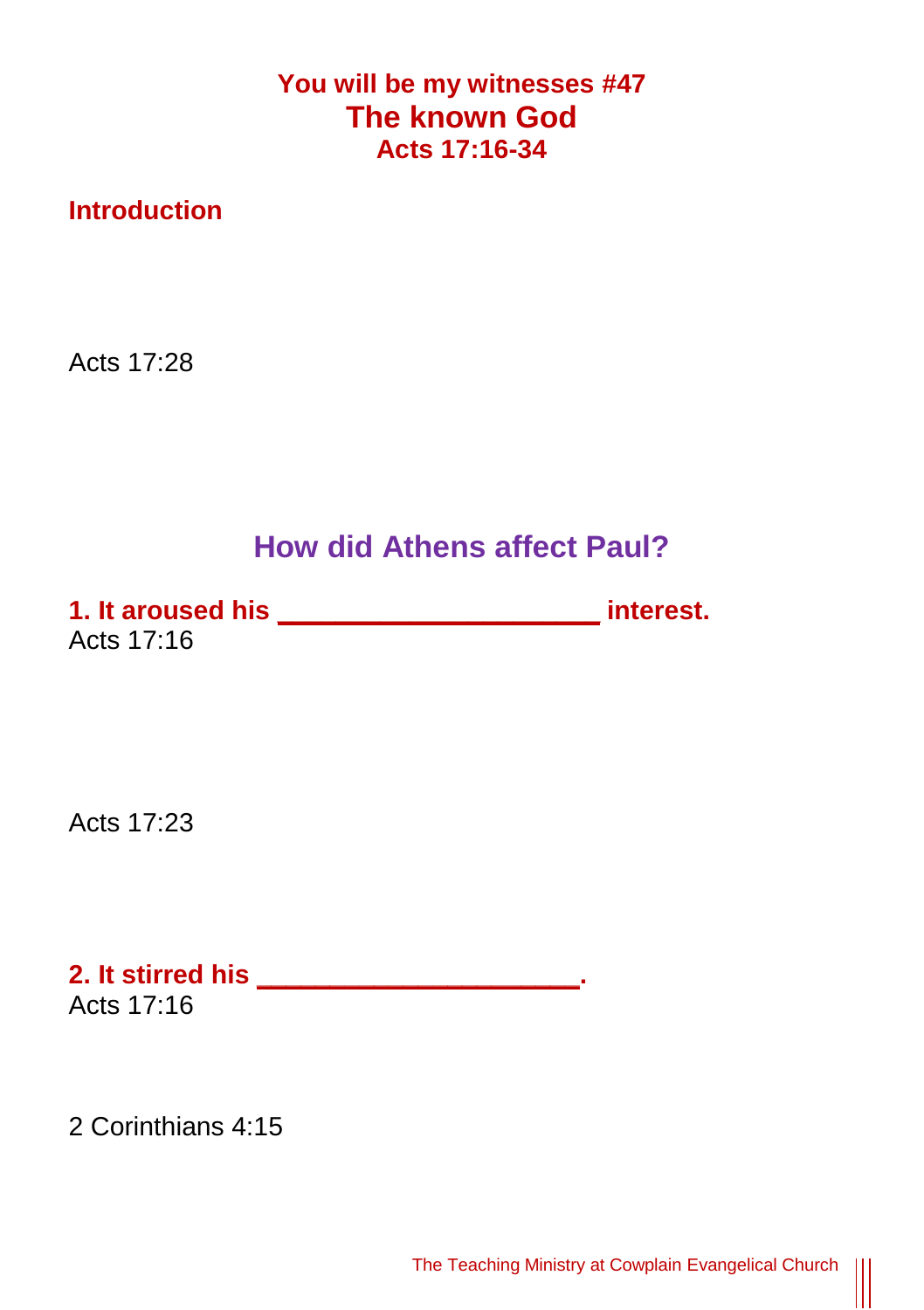## **3. It compelled his \_\_\_\_\_\_\_\_\_\_\_\_\_\_\_\_\_\_\_\_\_\_.** Acts 17:17

Acts 17:18

## **How did Paul affect Athens?**

**1. \_\_\_\_\_\_\_\_\_\_\_\_\_\_\_\_\_\_\_\_\_\_.** Acts 17:18

John 7:15

1 Corinthians 1:18

1 Corinthians 3:18-19

**2. \_\_\_\_\_\_\_\_\_\_\_\_\_\_\_\_\_\_\_\_\_\_.** Acts 17:18